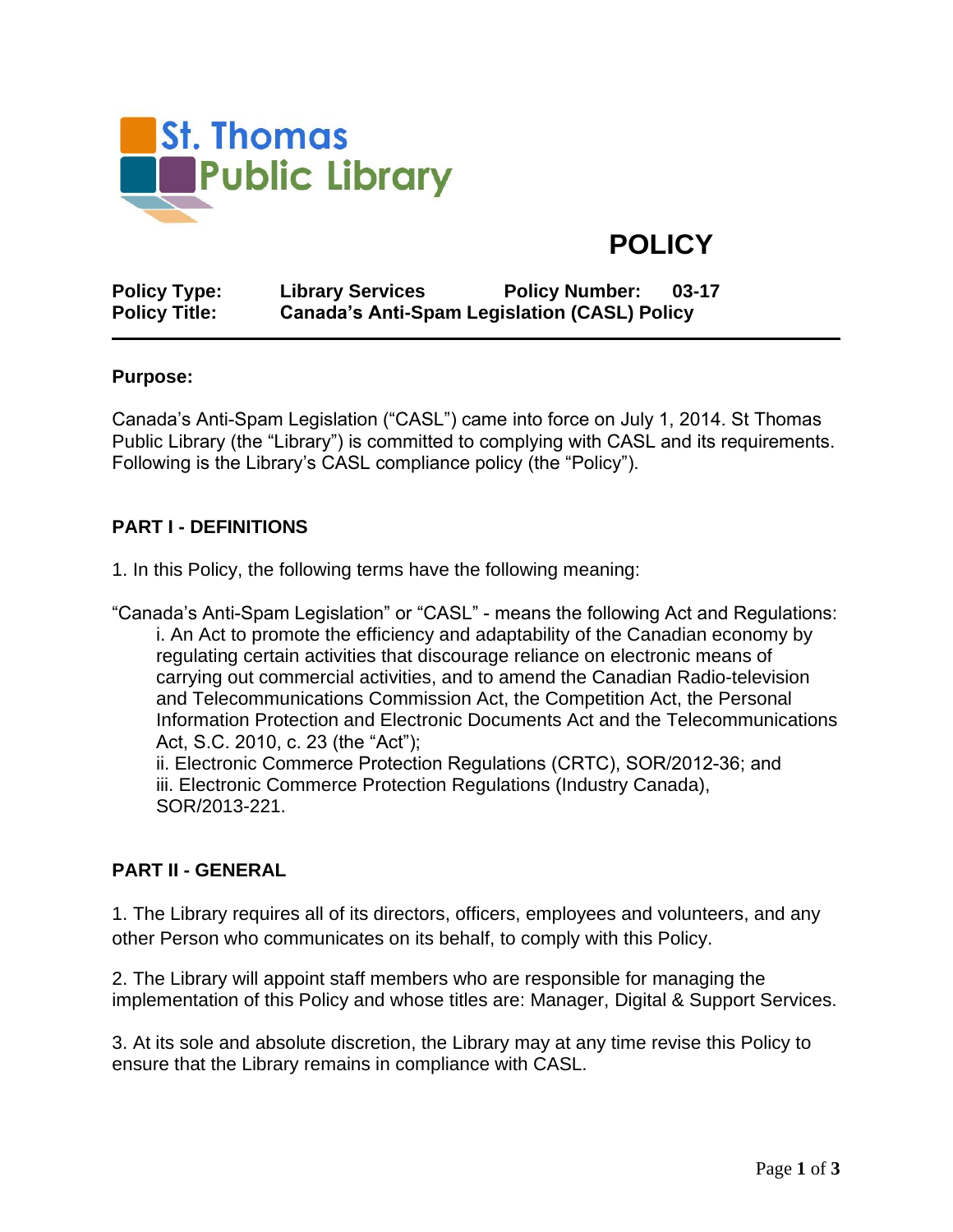# **PART III – COMMERCIAL ELECTRONIC MESSAGES**

4. No CEM shall be sent by or on behalf of the Library, in the course of carrying on the Library's activities, unless the recipient of the CEM has provided their Express Consent or Implied Consent to receive CEMs from the Library (as particularly prescribed at Parts VI and VIII of this Policy).

5. All CEMs sent by or on behalf of the Library in the course of carrying on the library's activities must include the following information:

- a) the Library's name
- b) the Library's email address / telephone number and
- c) the Library's unsubscribe mechanism, as prescribed at Part VI herein.

## **PART IV – EXPRESS CONSENT**

6. The Library shall endeavour to obtain Express Consent from all Persons to whom it sends CEMs, at all reasonable opportunities.

7. All requests for Express Consent made by or on behalf of the Library in writing (whether electronic or in hard copy format), must include the following:

- a) a request that the recipient consent to receive CEMs from the Library;
- b) the purpose for which the consent is being sought;
- c) the Library's name;
- d) the Library's email address / telephone number; and
- e) a statement that consent may be withdrawn at any time.

# **PART V – IMPLIED CONSENT**

8. The Library has Implied Consent to send CEMs to the following:

- a) Persons who are current, active cardholders of the Library;
- b) Persons who were cardholders of the Library but who ceased to be cardholders
- in the 24 months preceding the date of the sending of the CEM;
- c) Persons who entered into a financial transaction with the Library in the 24 months preceding the date of the sending of the CEM;

d) Persons who donated to the Library in the 24 months preceding the sending of the CEM;

# **PART VI – UNSUBSCRIBE MECHANISM**

9. All CEMs sent by or on behalf of the Library in the course of carrying out Library activities shall include a mechanism by which the Person receiving the CEMs may unsubscribe (i.e., opt-out) from receiving Commercial Electronic Messages from the Library (the "Unsubscribe Mechanism").

10. All requests to Unsubscribe shall be communicated by the individual who receives the request to the Manager, Access Services, or, if Manager, Access Services is unavailable, to the CEO within 2 business days of the receipt of the unsubscribe request.